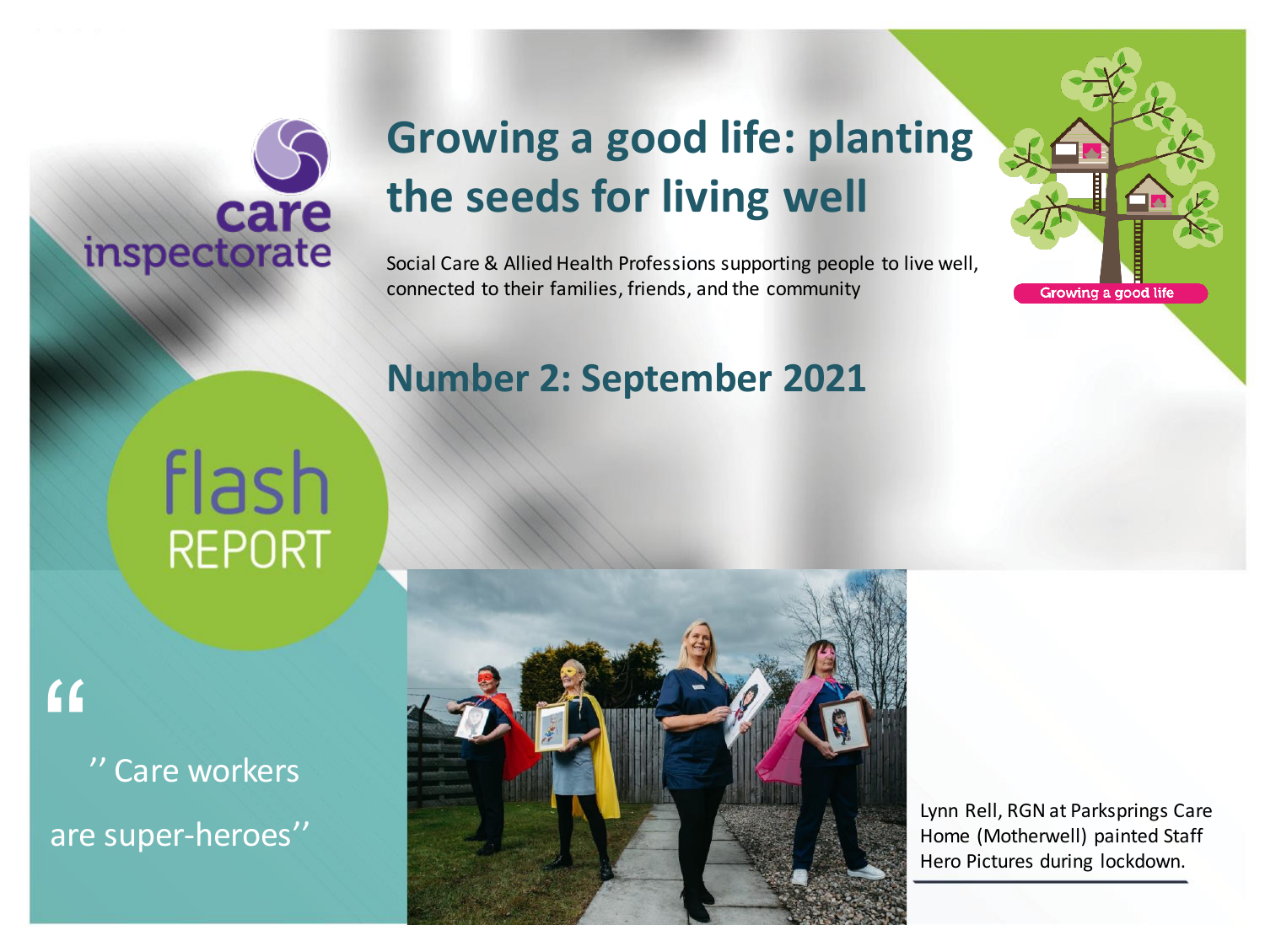### **Recently, we ran two Care Homes & Rehabilitation workshops**

**Care staff, Scottish Government rehabilitation staff and Allied Health Professionals came together.**

**Everyone considered how rehabilitation works at the moment. We also determined what excellent rehabilitation could look like in the future.**

**Rehabilitation** can be thought of as approaches and activities that support people to participate as actively as possible and enjoy the life they choose.

People's views will contribute to a report to the National Advisory Board for Rehabilitation (set up to deliver the **[Framework](https://gbr01.safelinks.protection.outlook.com/?url=https%3A%2F%2Flnks.gd%2Fl%2FeyJhbGciOiJIUzI1NiJ9.eyJidWxsZXRpbl9saW5rX2lkIjoxMDQsInVyaSI6ImJwMjpjbGljayIsImJ1bGxldGluX2lkIjoiMjAyMTA3MjIuNDM1Mzc3ODEiLCJ1cmwiOiJodHRwczovL3d3dy5nb3Yuc2NvdC9wdWJsaWNhdGlvbnMvZnJhbWV3b3JrLXN1cHBvcnRpbmctcGVvcGxlLXRocm91Z2gtcmVjb3ZlcnktcmVoYWJpbGl0YXRpb24tZHVyaW5nLWNvdmlkLTE5LXBhbmRlbWljLz91dG1fbWVkaXVtPWVtYWlsJnV0bV9zb3VyY2U9Z292ZGVsaXZlcnkifQ.e_Wj4uEvUh8a_75H5hoBQ1yPzfilOM3Eobf5xgG01vc%2Fs%2F945057091%2Fbr%2F109739558651-l&data=04%7C01%7C%7C1a1ddefef4a0402b94a808d94d03b74c%7Cdb475863b0d947e2b73f89c00d851e74%7C0%7C0%7C637625500643433891%7CUnknown%7CTWFpbGZsb3d8eyJWIjoiMC4wLjAwMDAiLCJQIjoiV2luMzIiLCJBTiI6Ik1haWwiLCJXVCI6Mn0%3D%7C1000&sdata=WZN0xJVtRxqKNjIj26VjGH2GEukv8W0GgTXf0VT9tx0%3D&reserved=0)** for supporting people through recovery and rehabilitation during and after the Covid-19 pandemic).

You can look at the two workshops [here](https://www.youtube.com/watch?v=dLcjB7EYN-8) and here

Experiences about what was working well at the moment included :

A focus in Care Homes on living life to the full; starting to get out and about again; focusing on movement; and rehabilitation being part of the day.

Positive models of care that included OTs or Physios being members of the wider Care Home team.

**''Good to have discussion in the breakout rooms. Excellent that Scottish Government was involved. Loved the interactive slides.''** |<br>|-<br>|<br>|<br>|

**''Good opportunity to help reset thinking after such a tough couple of years. Need more of this! ''**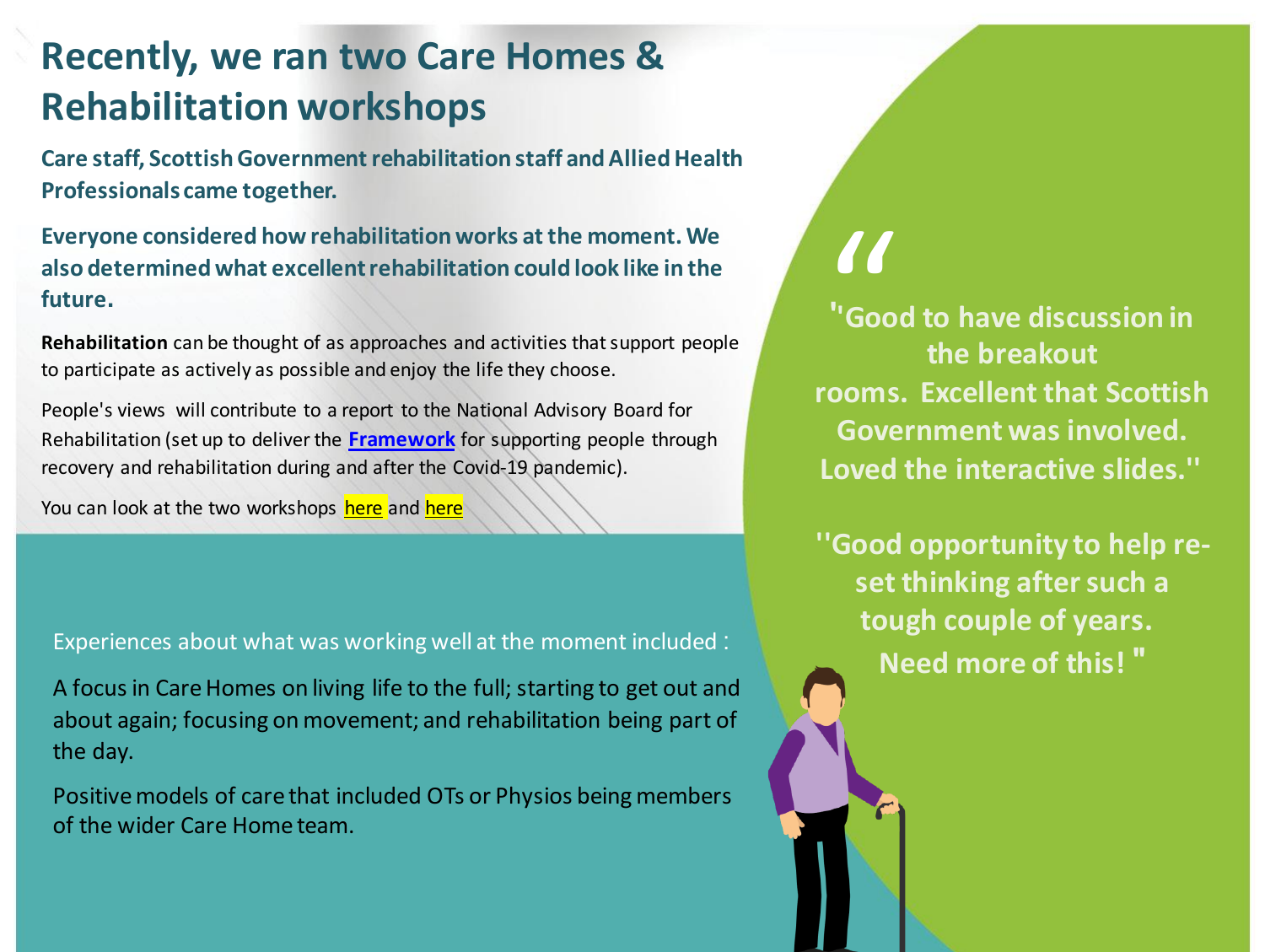#### **Let's envisage ..**

### **A future where excellent rehabilitation happens**

"If this all happened, I<br>Would be skipping<br>Into work in into work!"

Participants imagined **a future where excellent rehabilitation happens for everyone living in a Care Home**. Here are the themes they produced.

1. AHPs are connected to the life of a care home. There is easier access and earlier intervention

2. Care staff are supported to have time to think about, understand and integrate rehabilitation. Info is clear and useful. Staff are invested in

3. One-to-one hands-on support happens

4. Equipment and assessments are sorted out, for all types of Care Homes

5. There is a strong focus on each individual's life – no matter age or health; no matter who does an assessment or is supporting them. Life does not stop when someone moves in or has complex needs. The words 'no rehab potential' are consigned to the past.

6. What matters to the person is focused on, with the person leading. Social Care & Health staff connect to the person's ideas

7. People and Care Homes are well connected locally. Volunteers are in and out of the Care Home helping keep connections going and supporting positive lives

8. There are clear and useful pathways and referral approaches to support from AHPs, no matter where a person lives. This includes rehab at start of admission.

9. All Social Care & Health professionals take a proactive, creative approach to promoting active, meaningful lives

10. Rehab is built into the day, it does not sit separate waiting for a particular person. .

11. All are supported to take a risk enablement approach. Staff are confident and supported with the decisions they make.

12. Ideas are freely shared across and between services and areas. The Care about Physical Activity Programme (CAPA) is built on.

13. Social Care AND Health work seamlessly together